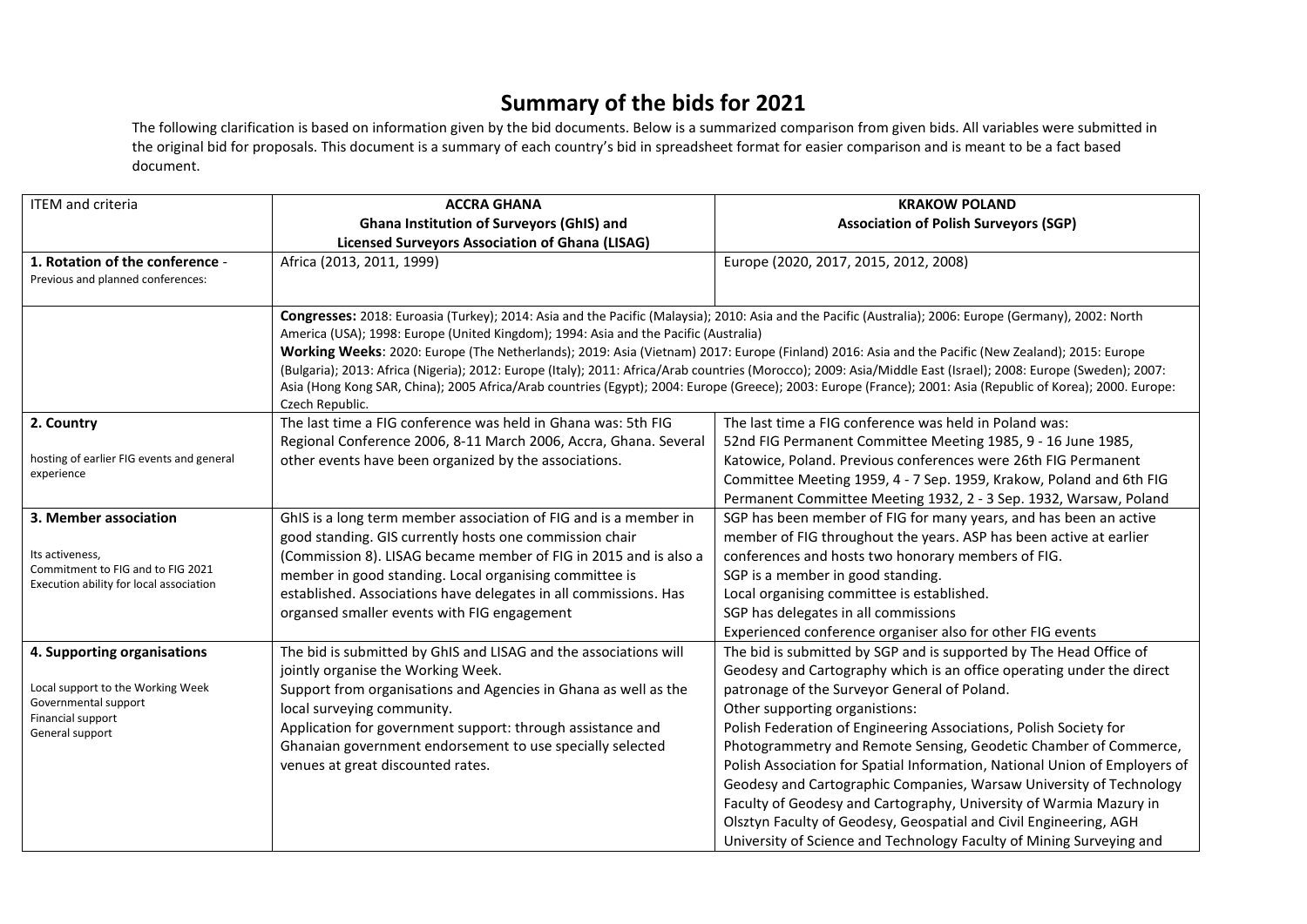| <b>ITEM</b> and criteria                                                                                                                                                                                                                | <b>ACCRA GHANA</b>                                                                                                                                                                                                                                                                                                                                                                                                                                                    | <b>KRAKOW POLAND</b>                                                                                                                                                                                                                                                                                                       |
|-----------------------------------------------------------------------------------------------------------------------------------------------------------------------------------------------------------------------------------------|-----------------------------------------------------------------------------------------------------------------------------------------------------------------------------------------------------------------------------------------------------------------------------------------------------------------------------------------------------------------------------------------------------------------------------------------------------------------------|----------------------------------------------------------------------------------------------------------------------------------------------------------------------------------------------------------------------------------------------------------------------------------------------------------------------------|
|                                                                                                                                                                                                                                         | <b>Ghana Institution of Surveyors (GhIS) and</b>                                                                                                                                                                                                                                                                                                                                                                                                                      | <b>Association of Polish Surveyors (SGP)</b>                                                                                                                                                                                                                                                                               |
|                                                                                                                                                                                                                                         | <b>Licensed Surveyors Association of Ghana (LISAG)</b>                                                                                                                                                                                                                                                                                                                                                                                                                |                                                                                                                                                                                                                                                                                                                            |
|                                                                                                                                                                                                                                         |                                                                                                                                                                                                                                                                                                                                                                                                                                                                       | Environmental Engineering, Local journal of geodesy science.<br>The owner is Association of Polish Surveyors, and the City of Krakow.                                                                                                                                                                                      |
| 5. Host city                                                                                                                                                                                                                            | Host city is Accra which is a very old city, dating back to the 15 <sup>th</sup><br>century. Accra has population very close to Four million people.<br>Accra is accessible from several destinations.                                                                                                                                                                                                                                                                | Krakow is a cradle of polish culture and history and the most recognisable<br>Polish city abroad. Krakow is a former capital of Poland                                                                                                                                                                                     |
| 6. Venue<br>Price/affordability<br>Location of venue<br>Internet availability<br>Suitability of rooms, size of venue, structure<br>and layout of the venue<br>Catering<br>Value for money<br>Hotels nearby<br>Facilities for exhibition | Accra International Conference Centre (AICC), The venue seems to<br>be able to accommodate the FIG Working Week. Information about<br>total number of meeting rooms is not available.<br>The venue does not have web site.<br>Shuttle buses will be the main means of ground transportation for<br>the participants during the Working Week. Arrangements will be<br>made for government police dispatch riders to accompany the<br>buses in all traffic prone areas. | Krakow ICE Congress.<br>Venue seems suitable and with the desired number of rooms and<br>exhibition space. Problematic space for GA<br>Number of session rooms - not known, but seems sufficient for WW                                                                                                                    |
| 7. Accessibility<br>Flight connections<br>Several access possibilities<br>Security<br>Visa issues<br>Air fare to destination                                                                                                            | The Kotoka International Airport is a modern IATA-rated<br>international airport, with direct international services by British<br>Airways, KLM, Royal Dutch Airlines, Delta, Virgin Airlines and<br>Lufthansa, among others.<br>Visas can be applied for online. The bio data pages of the passports<br>of participants who would require entry visas upon their arrival<br>would have to be scanned and sent to the Local Organising<br>Committee                   | Distance from VENUE to AIRPORT: 17 km (30 min)<br>Easy to access Krakow by:<br>Plane - Balice Airport with regular connections to over 50<br>airports around Europe<br>Train-numerous connections to cities in Poland and Europe<br>$\overline{\phantom{a}}$<br>Car - Kraków is central in Poland and region<br><b>Bus</b> |
| 8. Safety and security<br>Political stability<br>Airport safety<br>City safety - is it safe to move around?<br>Political stability in country<br>(rating must be 3 or higher)                                                           | Currently no special travel warning.                                                                                                                                                                                                                                                                                                                                                                                                                                  | According to the new OECD ranking Poland is currently the safest country<br>in Europe and 2nd safest country worldwide.                                                                                                                                                                                                    |
| 9. Proposed dates<br>Must meet FIG requirements<br>Following FIG statutes<br>Practical dates<br>Availability of venue<br>Other conferences at same time                                                                                 | Monday 12th - Sunday 18th April, 2021<br>Monday 9th - Sunday 15th May, 2021<br>Monday 16th - Sunday 22nd May, 2021                                                                                                                                                                                                                                                                                                                                                    | 25.06-1.07.2021<br>31.05-6.06.2021<br>02-08.07.2021                                                                                                                                                                                                                                                                        |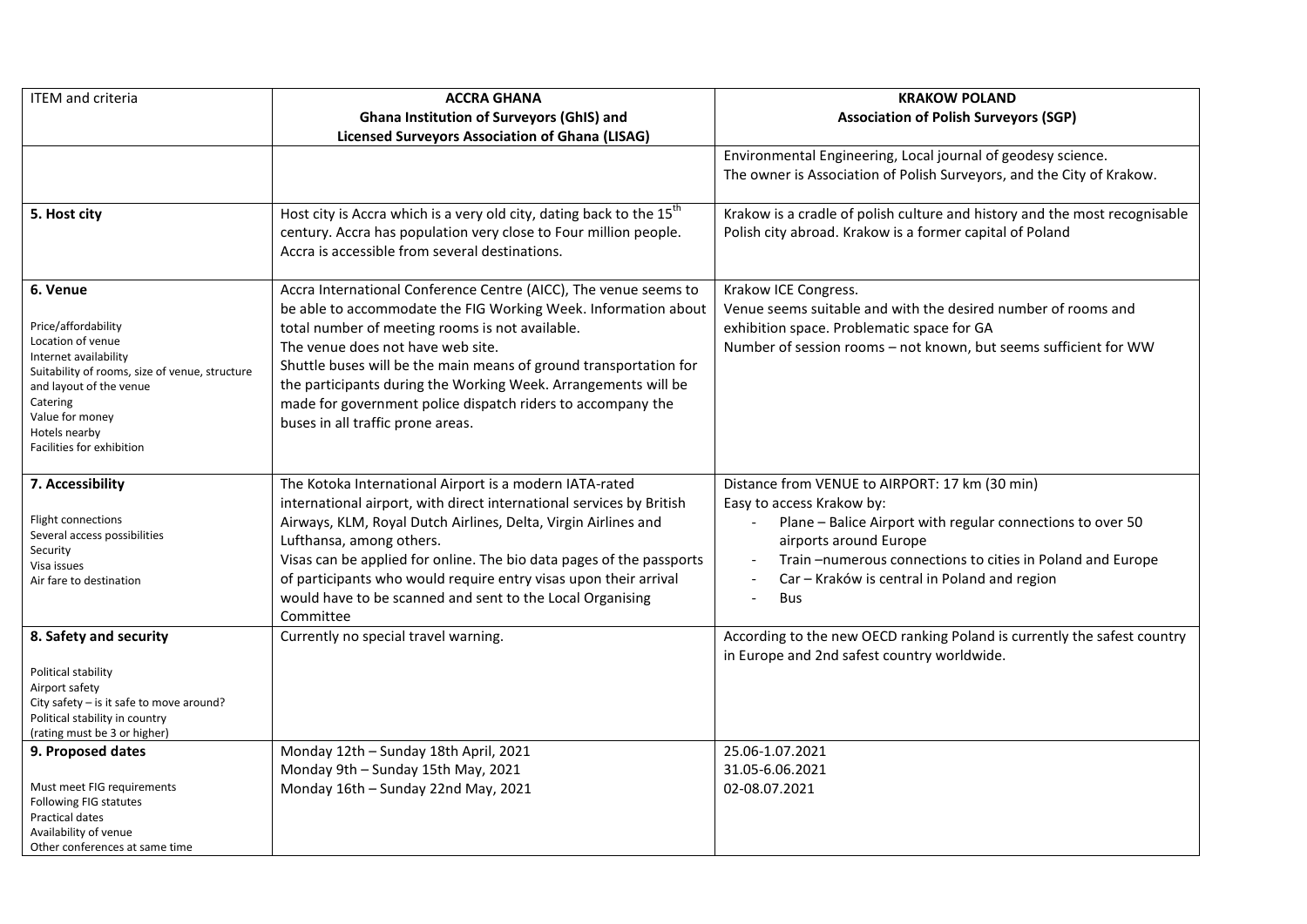| <b>ITEM</b> and criteria                                                                                                                                                                       | <b>ACCRA GHANA</b>                                                                                                                                                                                                                                                                                                                                                                                                                                                 | <b>KRAKOW POLAND</b>                                                                                                                                                                                                                                                                                                                                                                                                        |
|------------------------------------------------------------------------------------------------------------------------------------------------------------------------------------------------|--------------------------------------------------------------------------------------------------------------------------------------------------------------------------------------------------------------------------------------------------------------------------------------------------------------------------------------------------------------------------------------------------------------------------------------------------------------------|-----------------------------------------------------------------------------------------------------------------------------------------------------------------------------------------------------------------------------------------------------------------------------------------------------------------------------------------------------------------------------------------------------------------------------|
|                                                                                                                                                                                                | <b>Ghana Institution of Surveyors (GhIS) and</b>                                                                                                                                                                                                                                                                                                                                                                                                                   | <b>Association of Polish Surveyors (SGP)</b>                                                                                                                                                                                                                                                                                                                                                                                |
|                                                                                                                                                                                                | <b>Licensed Surveyors Association of Ghana (LISAG)</b>                                                                                                                                                                                                                                                                                                                                                                                                             |                                                                                                                                                                                                                                                                                                                                                                                                                             |
|                                                                                                                                                                                                |                                                                                                                                                                                                                                                                                                                                                                                                                                                                    |                                                                                                                                                                                                                                                                                                                                                                                                                             |
| 10. Technical programme<br>Coverage of all FIG Commissions, Potential<br>partners<br>Originality<br>Special ideas                                                                              | Local representation in all 10 commissions. solicit the support of<br>organisations and Agencies in Ghana as well as the local surveying<br>community                                                                                                                                                                                                                                                                                                              | Local representation in all 10 commissions. New ideas.                                                                                                                                                                                                                                                                                                                                                                      |
| 11. Technical tours<br>Coverage of all FIG Commissions<br>Originality<br>Ideas proposed                                                                                                        | Technical visits with elaborate itinerary to spectacular sites in<br>Ghana such as: Volta Dam, Kakum National Park, Kintampo Falls<br>and Nzulezu stilt village.                                                                                                                                                                                                                                                                                                   | Various options of interest: Wieliczka Salt Minie, Swinna Poreba<br>Reservoir on the Skawa River, AGH University of Science and Technology<br>and Centre for Geodetic and Cartographic Documentation in Kraków                                                                                                                                                                                                              |
| 12. Social programme<br>Attractiveness and variety<br>Proposals for dinners<br>Attractiveness of offered dinners<br>Proposals for tours<br>Is the program following the overall FIG<br>concept | Interesting and relevant sites for both cultural dinner and gala<br>dinner are proposed with local food, music and flavor<br>Several social tours are proposed to unique tourist attraction sites<br>in Ghana which depicts the rich cultural heritage and historical<br>antecedents of the country.<br>The Greenwich Meridian<br>$\bullet$<br>Akosombo Dam<br>$\bullet$<br><b>Cocoa Processing Company</b><br><b>Boti Falls</b><br><b>Aburi Botanical Gardens</b> | Interesting and relevant sites for both cultural dinner and gala dinner<br>with local touch.<br>Social tours:<br>Sightseeing Tour Of Cracow<br>Wieliczka Salt Mine<br>Auschwitz-Birkenau State Museum Visit<br>Visit In Stained-Glass Atelier<br>Journey Into The Past: Jewish District<br>Wawel Hill Tour<br>Poland's Winter Capital: Zakopane<br>Raft Run Down The Dunajec River<br>Cruise To Benedictine Abbey In Tyniec |
| 13. Attendance<br>Expectation of international, regional and<br>local attendance<br>Realistic number of international and national<br>participants                                             | 1500 paying participants are expected, which might be optimistic.<br>No distinguish between international and national. Expect many<br>from Africa                                                                                                                                                                                                                                                                                                                 | paying participants - international: 1000-1400 pax<br>paying participants - national: 200 pax<br>Students: 120 pax Accompanying persons: 150 pax<br>Realistic<br>Expect many from the region.                                                                                                                                                                                                                               |
| 14. Accommodation<br>Hotel costs<br>Value for money<br>Variation in hotel offers                                                                                                               | Hotels:<br>5* 240-350 EUR<br>4* 120-260 EUR<br>3* 100-195 EUR<br>2* 50-170 EUR                                                                                                                                                                                                                                                                                                                                                                                     | Hotel rooms in range form<br>5* 190 EUR<br>4* and 5* 150 EUR<br>4* 95 EUR (several)<br>Hotels - price worth and not expensive.                                                                                                                                                                                                                                                                                              |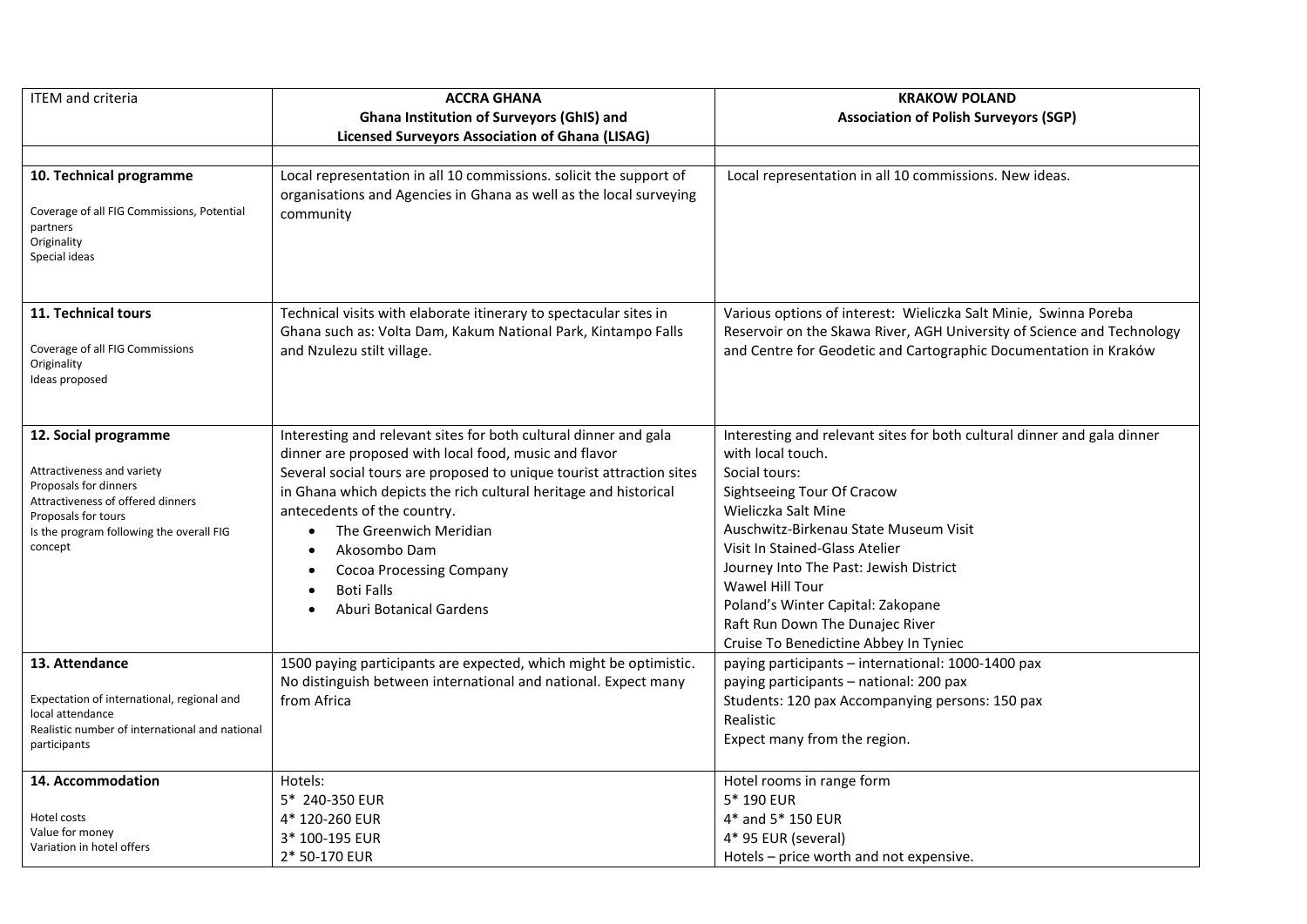| ITEM and criteria                                                                                                                                                                                                                | <b>ACCRA GHANA</b>                                                                                                                                                                                                                                                                                                                                                                                           | <b>KRAKOW POLAND</b>                                                                                                                                                                                                                                                                                                                                                                                                                                                                                |
|----------------------------------------------------------------------------------------------------------------------------------------------------------------------------------------------------------------------------------|--------------------------------------------------------------------------------------------------------------------------------------------------------------------------------------------------------------------------------------------------------------------------------------------------------------------------------------------------------------------------------------------------------------|-----------------------------------------------------------------------------------------------------------------------------------------------------------------------------------------------------------------------------------------------------------------------------------------------------------------------------------------------------------------------------------------------------------------------------------------------------------------------------------------------------|
|                                                                                                                                                                                                                                  | <b>Ghana Institution of Surveyors (GhIS) and</b>                                                                                                                                                                                                                                                                                                                                                             | <b>Association of Polish Surveyors (SGP)</b>                                                                                                                                                                                                                                                                                                                                                                                                                                                        |
|                                                                                                                                                                                                                                  | <b>Licensed Surveyors Association of Ghana (LISAG)</b>                                                                                                                                                                                                                                                                                                                                                       |                                                                                                                                                                                                                                                                                                                                                                                                                                                                                                     |
| Closeness to proposed venue<br>Transportation to venue                                                                                                                                                                           | Others 20-45 EUR<br>Kempinski Hotel has been negotated for as the official hotel for the<br>2021 FIG Working Week with discount on lodging for conference<br>partcipants.                                                                                                                                                                                                                                    | Some hotels in walking distance, the rest in city center                                                                                                                                                                                                                                                                                                                                                                                                                                            |
| 15. Finances<br>Estimate of surplus and financial risks<br>Realistic fees proposed<br>Fees in an acceptable price range<br>Difference between international and<br>national fees<br>Realistic budget<br><b>Estimated revenue</b> | Draft budget is made according to FIG requirements. Seems<br>somewhat realistic, however not sure if the budget is based on 3<br>days or 5 days, and with optimistic registration income. Otherwise<br>expenditure realistic.<br>Delegate fee:<br>Early: 550 EUR<br>Normal: 620 EUR<br>Late: 690 EUR<br>Student: 150 EUR<br>Accompanying persons: 200 EUR<br>Gala dinner: 105 EUR<br>Cultural evening: 95 ER | Draft budget is made according to FIG requirements and seems realistic,<br>based on 800, 1000 and 1200 paying participants.<br>Budgeted income and expenditure is realistic and shows a surplus.<br>No knowledge of national support<br>Delegate fee:<br>Delegate: 570 EUR<br><b>YS: 220 EUR</b><br>Acc persons: 150 EUR<br>Cultural evening: 90 EUR<br>Gala dinner: 120 EUR                                                                                                                        |
| 16. Sponsorship<br>Estimate sponsorship and exhibition income<br>Proposed income<br>How realistic is proposed income<br>Local sponsor offerings<br>Sponsor interest to conference                                                | The main foyer of the proposed venue (AICC) will be used for the<br>exhibition. The foyer is spacious enough to accommodate a<br>maximum of 30-50 exhibition booths depending on the preferred<br>size of the exhibitor. The exhibition areas shall be designed to have<br>a media centre or an area for the media. Conservative and realistic<br>income in budget.                                          | Suitable space for exhibition<br>Sponsorship income - somewhat optimistic<br>Exhibitors - local interest is not known                                                                                                                                                                                                                                                                                                                                                                               |
| 17. Why host<br>Reason for hosting                                                                                                                                                                                               | Would like to bring the WW to Africa. Ghana is active in FIG. Would<br>like to show Ghana to the rest of FIG community.<br>Position surveyors in the country across all sectors.                                                                                                                                                                                                                             | Would like to share their experience in the construction of a uniform<br>cadastre for the whole country, taking into account the difficult historical<br>background of various parts of the country. Poland, probably has the<br>biggest number of surveyors per capita.                                                                                                                                                                                                                            |
| 18. Objectives and outcomes<br>Thought through why conference should be<br>held at destination<br>Difference to other destinations<br>Short term outcome<br>Long term outcome                                                    | Promote the profile of the surveying profession both nationally and<br>internationally;<br>Create a platform for surveying professionals and experts in the<br>industry to share<br>experiences; and<br>To address different issues of global interests in relation to the<br>Sustainable Development Goals, SDGs.                                                                                           | Poland has solutions that facilitate the work of surveyors and allow an<br>easy access to geospatial information. They have a geoportal that enables<br>to browse and search spatial data sets and spatial data services made<br>available in accordance with the INSPIRE directive. Over the past 15 years,<br>Poland has been working to create a modern Data Base of Topographic<br>Objects. Preparations for the development of the topographic resources<br>in 3D format are already underway. |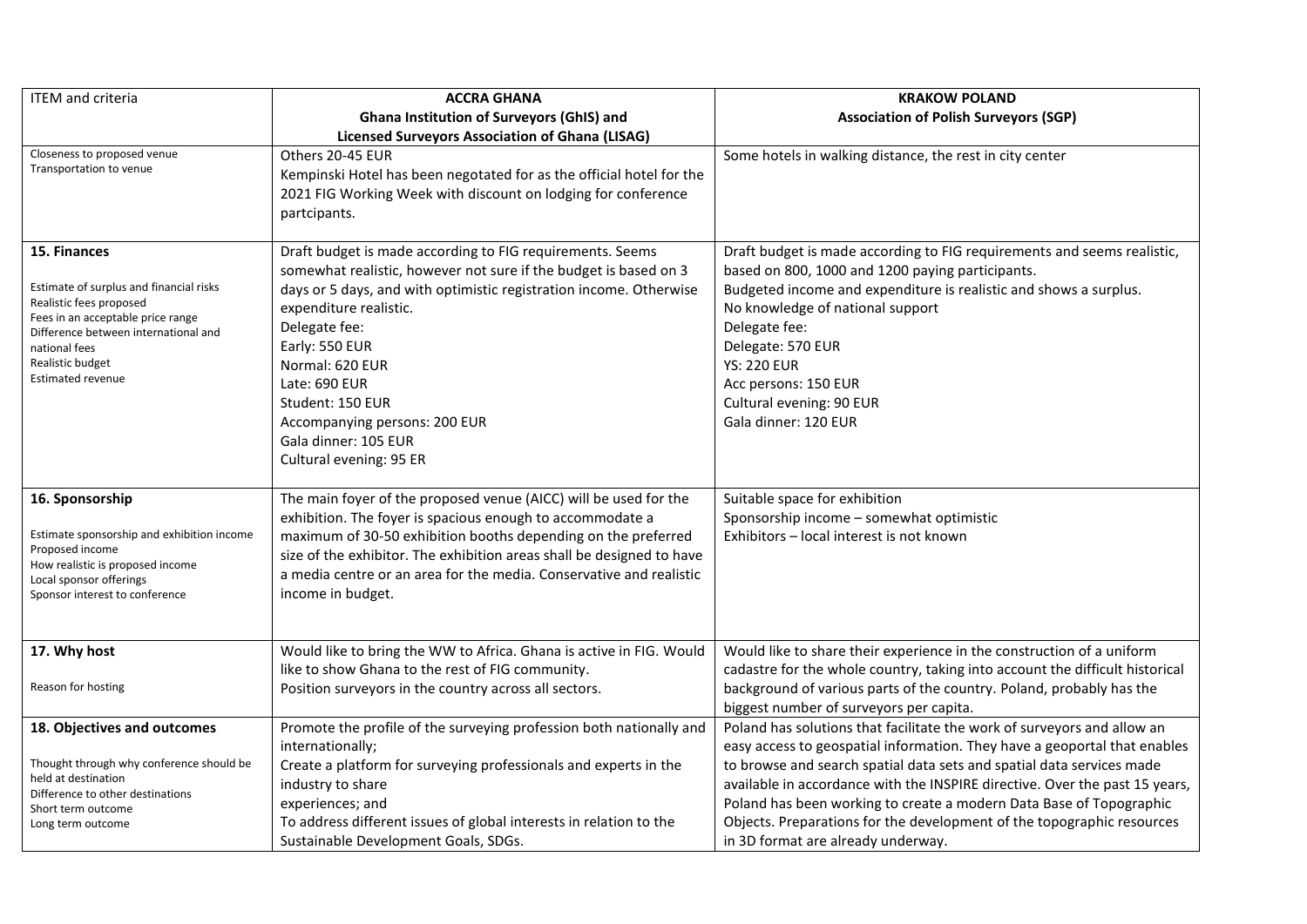| <b>ITEM</b> and criteria                                                                                                                                            | <b>ACCRA GHANA</b>                                                                                                                                                                                                                                                                                                                                                                   | <b>KRAKOW POLAND</b>                                                                                                                                                                                                                                                                                                                                                                                                                                                                                                 |
|---------------------------------------------------------------------------------------------------------------------------------------------------------------------|--------------------------------------------------------------------------------------------------------------------------------------------------------------------------------------------------------------------------------------------------------------------------------------------------------------------------------------------------------------------------------------|----------------------------------------------------------------------------------------------------------------------------------------------------------------------------------------------------------------------------------------------------------------------------------------------------------------------------------------------------------------------------------------------------------------------------------------------------------------------------------------------------------------------|
|                                                                                                                                                                     | <b>Ghana Institution of Surveyors (GhIS) and</b>                                                                                                                                                                                                                                                                                                                                     | <b>Association of Polish Surveyors (SGP)</b>                                                                                                                                                                                                                                                                                                                                                                                                                                                                         |
|                                                                                                                                                                     | <b>Licensed Surveyors Association of Ghana (LISAG)</b>                                                                                                                                                                                                                                                                                                                               |                                                                                                                                                                                                                                                                                                                                                                                                                                                                                                                      |
|                                                                                                                                                                     |                                                                                                                                                                                                                                                                                                                                                                                      | Outcomes:<br>Presentation of the achievements of Polish geodetic and<br>cartographic heritage and achievements of other countries<br>worldwide,<br>Comparison of the solutions used in different countries in the<br>field of modern technology, science and administration.<br>Expanding recognition and potential of Polish geodesy and<br>cartography<br>Expanding international cooperation and finding optimal<br>$\overline{a}$<br>solutions in the field of modern technology, science and<br>administration. |
| 19. Suggested theme<br>Thought of possible theme that fits to<br>local/regional situation                                                                           | Possible themes:<br>The_Surveyor's Role In Relation To The Sustainable Development<br>Goals<br>Surveying & The Sustainable Development Goals - Effects and<br>Achievements In Retrospect<br>· Surveying & The Sustainable Development Goals - Current<br>Challenges and Effective Future Interventions<br>· Assessing The Sustainable Development Goals - The Surveying<br>Paradigm. | "Towards excellence in measurements"                                                                                                                                                                                                                                                                                                                                                                                                                                                                                 |
| 20. Events organized in the past<br>three years                                                                                                                     | Experienced in smaller events                                                                                                                                                                                                                                                                                                                                                        | Several - experienced event organisers                                                                                                                                                                                                                                                                                                                                                                                                                                                                               |
| How experienced is the host in organising<br>events                                                                                                                 |                                                                                                                                                                                                                                                                                                                                                                                      |                                                                                                                                                                                                                                                                                                                                                                                                                                                                                                                      |
| 21. Major events planned in the<br>proposed city in 2021<br>Many events might affect the price level                                                                | Information not available                                                                                                                                                                                                                                                                                                                                                            | Information not available                                                                                                                                                                                                                                                                                                                                                                                                                                                                                            |
| 22. Initiatives for sustainable<br>conference environment<br>Is host city paying attention to environmental<br>issues<br>Is venue paying attention to environmental | Information not available                                                                                                                                                                                                                                                                                                                                                            | Aware of sustainability and reduction of waste and paper used. all kinds<br>of waste generated during the conference will be recycled.                                                                                                                                                                                                                                                                                                                                                                               |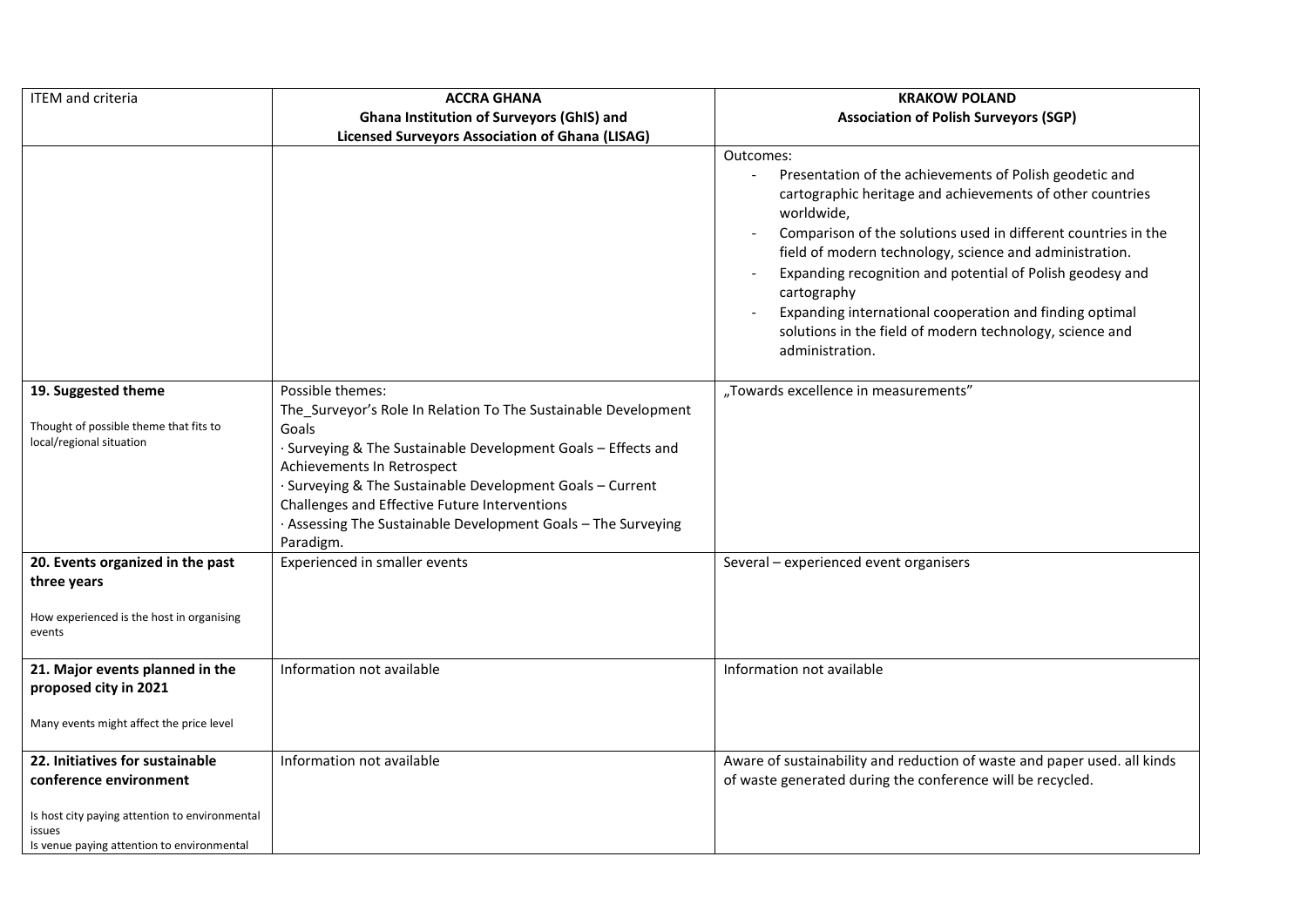| <b>ITEM</b> and criteria                                                                                              | <b>ACCRA GHANA</b>                                                                                                                                                                                                                                                                                                                                                                                                          | <b>KRAKOW POLAND</b>                                                                                                                                                                                                                                                                                                                                                                                                                                                                                                                                                                                                                                                                                                                                                                                                                                                                                                                                                                            |
|-----------------------------------------------------------------------------------------------------------------------|-----------------------------------------------------------------------------------------------------------------------------------------------------------------------------------------------------------------------------------------------------------------------------------------------------------------------------------------------------------------------------------------------------------------------------|-------------------------------------------------------------------------------------------------------------------------------------------------------------------------------------------------------------------------------------------------------------------------------------------------------------------------------------------------------------------------------------------------------------------------------------------------------------------------------------------------------------------------------------------------------------------------------------------------------------------------------------------------------------------------------------------------------------------------------------------------------------------------------------------------------------------------------------------------------------------------------------------------------------------------------------------------------------------------------------------------|
|                                                                                                                       | <b>Ghana Institution of Surveyors (GhIS) and</b>                                                                                                                                                                                                                                                                                                                                                                            | <b>Association of Polish Surveyors (SGP)</b>                                                                                                                                                                                                                                                                                                                                                                                                                                                                                                                                                                                                                                                                                                                                                                                                                                                                                                                                                    |
|                                                                                                                       | <b>Licensed Surveyors Association of Ghana (LISAG)</b>                                                                                                                                                                                                                                                                                                                                                                      |                                                                                                                                                                                                                                                                                                                                                                                                                                                                                                                                                                                                                                                                                                                                                                                                                                                                                                                                                                                                 |
| issues<br>Is host paying attention to environmental<br>issues                                                         |                                                                                                                                                                                                                                                                                                                                                                                                                             |                                                                                                                                                                                                                                                                                                                                                                                                                                                                                                                                                                                                                                                                                                                                                                                                                                                                                                                                                                                                 |
| 23. New initiatives or activities<br>Originality - but within the overall FIG<br>concept                              |                                                                                                                                                                                                                                                                                                                                                                                                                             | The organizers propose some new initiatives and activities which include:<br>Post-conference seminars to popularize the effects of a<br>conference in the local environment - associated surveyors and<br>non-members of societies - promotion of FIG activities.<br>Promotion of FIG Working Week effects among students -<br>sharing experience related to the work of surveyors presented<br>during the conference.<br>Post-conference publications in journals at regional and national<br>level with regard to the translation of selected works that are to<br>popularize the solutions worked out during the FIG Working<br>Week.<br>he organizers propose not only to reward the best of the<br>$\overline{\phantom{a}}$<br>publications, but also to help young scientists in appreciation of<br>their work by awarding the young scientists.                                                                                                                                          |
| 24. What legacy to leave locally<br>from the Working week<br>With host<br>Hosting city<br>For the surveying community | Amongst other benefits, the Working Week Ghana 2021 would<br>stimulate stakeholder discussions on surveying career, its role and<br>impact on national development as well as boost the visibility of<br>the host LISAG and West Africa as a whole.<br>To ensure the surveying profession and brand would be<br>consolidated and positioned strategically across the globe, thus<br>enhancing its socio-economic landscape. | The aforementioned initiatives are designed to leave a legacy that will<br>remain in the country and region of the organizers of the FIG Working<br>Week. The organizers particularly indicate the effects that will definitely<br>affect the local sector and these are:<br>KNOWLEDGE:<br>The exchange of knowledge between participants, among which<br>quite a large number will be participants from Poland and<br>Central and Eastern Europe.<br>Post-conference publications in journals at regional and national<br>level with regard to the translation of selected works<br>Post-conference seminars to popularize the effects of a<br>$\overline{\phantom{a}}$<br>conference in the local environment - associated surveyors and<br>non-members of societies - promotion of FIG activities.<br><b>EXPERIENCE:</b><br>Awards for young scientists and students for the best speech and<br>poster allowing to gain experience on the international level for<br>early-stage researchers |
|                                                                                                                       |                                                                                                                                                                                                                                                                                                                                                                                                                             | Promotion of FIG Working Week effects among students -<br>COMMUNITY:<br>Active participation of pupils, students, academia,<br>representatives of geodetic companies will enable broadening                                                                                                                                                                                                                                                                                                                                                                                                                                                                                                                                                                                                                                                                                                                                                                                                     |